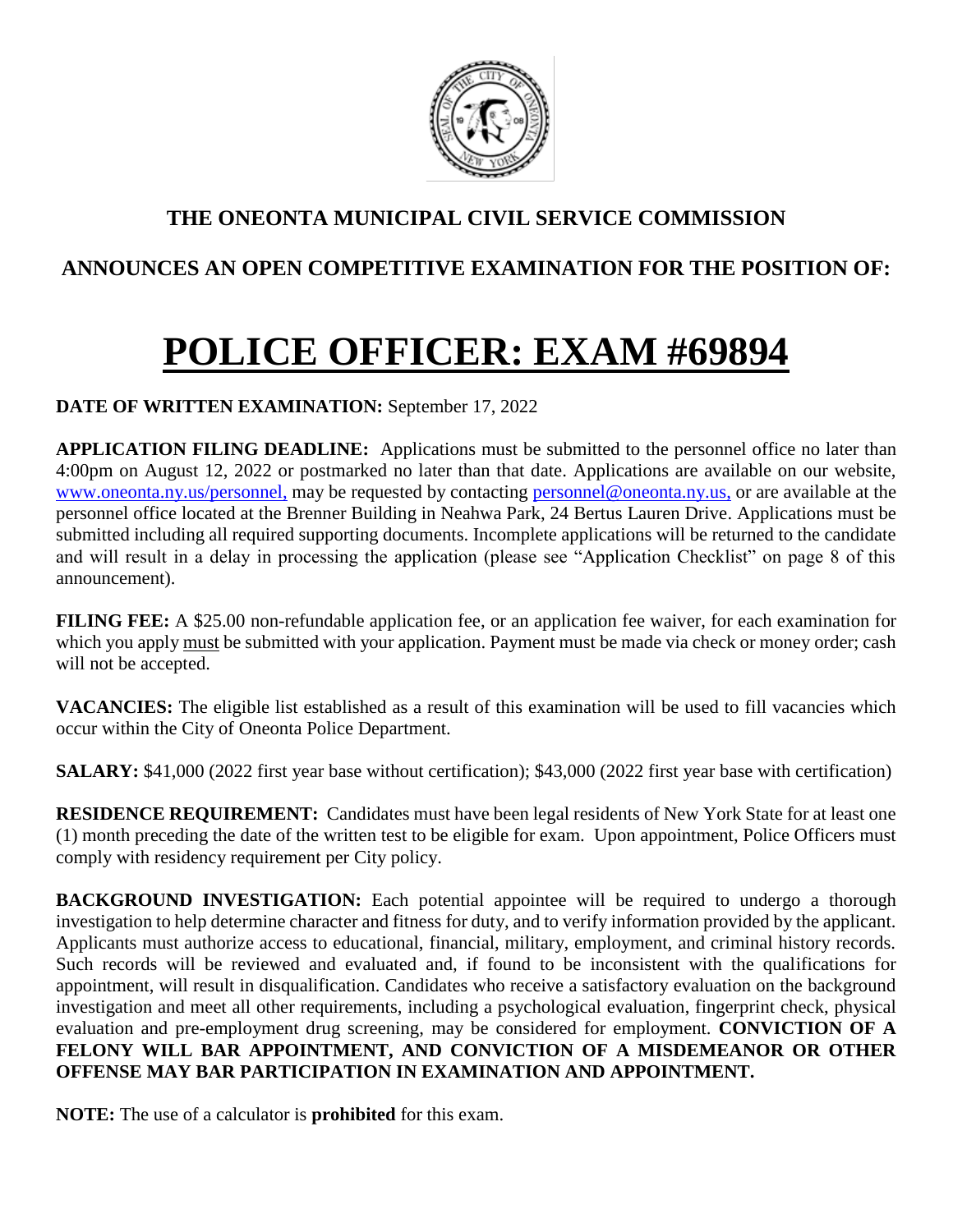**DISTINGUISHING FEATURES OF THE CLASS:** The duties of Police Officer consist primarily of routine patrol tasks, assisting in investigation of criminal offenses and the apprehension of criminals. Ordinarily, a Police Officer, whether on patrol work or on special assignment, works under the supervision or direction of a higher ranking officer. However, there is considerable independent responsibility for exercise of sound judgment in emergencies.

#### **EXAMPLES OF WORK:** (Illustrative only)

- Patrols an assigned area on foot, or in an assigned patrol car;
- Checks doors and windows on unoccupied businesses and residential property;
- Investigates suspicious activities and makes arrests for violations of Federal and State laws and local ordinances;
- Escorts prisoners to jail and to court and has them booked on charges;
- Conducts investigations of wanted and missing persons and stolen cars and property;
- Directs traffic and issues summonses for traffic violations:
- Tickets cars for applicable parking violation;
- Directs crowds and maintains order at parades and other public gatherings;
- Answers questions for and directs the public;
- Receives complaints of violations from the public;
- Reports serious defects in streets and in related matters requiring the attention of the Public Service Department;
- Broadcasts radio messages in connection with police work;
- Conducts criminal investigations when assigned to work as a detective;
- Makes regular reports of activities.

**MINIMUM QUALIFICATIONS:** Applicants must be high school graduates or possess a high school equivalency diploma by an education department of any of the states of the United States or holders of a comparable diploma issued by any territory, commonwealth, or possession of the United States or by the Canal Zone or holders of a report from the United States Armed Forces certifying successful completion of the tests related to general education development, high school level.

#### **SPECIAL REQUIREMENTS FOR ADMISSION AND APPOINTMENT:**

- **AGE:** Candidates must be at least 19 years of age on or before September 17, 2022 to be admitted to the written test. Eligibility for appointment as a Police Officer begins when the candidate reaches age 20**. Candidates who reach their 35th birthday on or before the date of written examination are not qualified except as follows:** Candidates may have a period of military duty or terminal leave up to six years, as defined in Section 243 (10-a) of the Military Law, deducted from their age for the purpose of meeting the age requirement. Section 58.1(a) requires that applicants not be "more than thirty-five years of age as of the date when the applicant takes the written examination..." Candidates who may be impacted by the maximum age requirement and who are requesting an alternate test date (for active military duty, Sabbath observance or for an alternate test date situation which meets the conditions of the agency's alternate test date policy) are advised to contact the Oneonta Municipal Civil Service Office to discuss their request. Candidates must indicate their date of birth on their application for examination.
- **MEDICAL REQUIREMENTS:** Candidates must meet the medical standards prescribed by the New York State Municipal Police Training Council. Employment offers will be conditional upon the successful completion of the medical examination.
- **INVESTIGATIVE SCREENING**: As stated in Section 58 of the Civil Service Law, there will be a background investigation conducted in accordance with the standards of the municipal police training council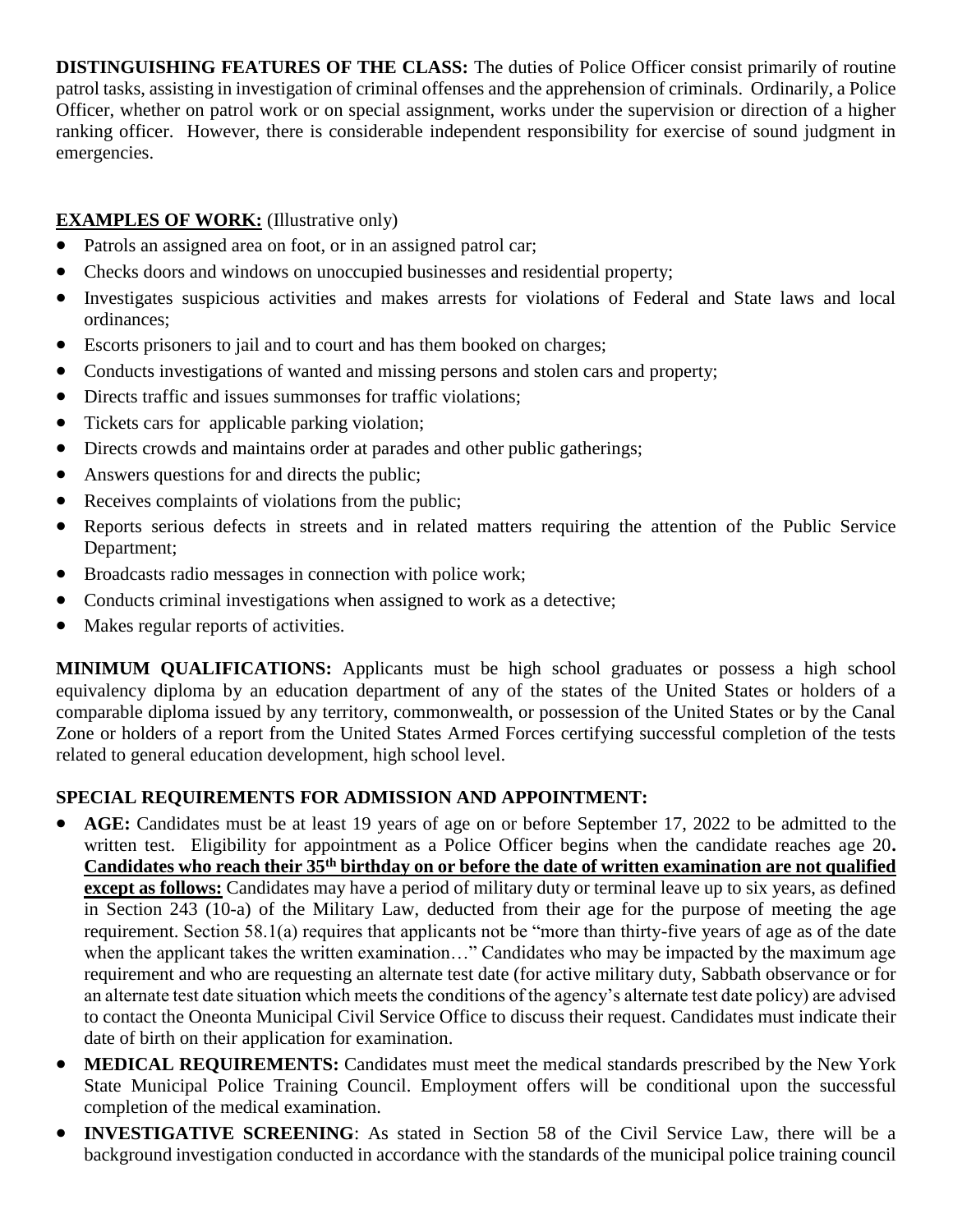(MPTC). Derogatory information will be evaluated and may result in disqualification. All convictions must be reported. Conviction of a felony or misdemeanor, or any falsified or omitted information, may bar appointment or result in removal after appointment, depending upon the relationship of the violation or omission to the duties of the position.

- **PSYCHOLOGICAL EVALUATION:** As stated in Section 58 of the Civil Service Law, you will be required to participate in a psychological evaluation to determine your fitness to perform the essential duties of the position prior to appointment. Failure to meet the standards may result in your offer of employment being rescinded or in your disqualification. An eligible will be called for a psychological assessment as needed to fill existing and anticipated vacancies.
- **CITIZENSHIP:** United States Citizenship is required at time of appointment. It is not necessary for admission to the examination.
- **DRIVER'S LICENSE:** Candidates must possess a valid New York State Driver's license at the time of appointment; such license must be maintained for the duration of appointment.
- **NYS CSL 58:** In order to be eligible for appointment, candidates must meet all current requirements of Section 58 of the Civil Service Law.
- **DRUG AND ALCOHOL SCREENING:** Section 2.3 of the City of Oneonta Police Department Drug and Alcohol Testing Procedure requires that all applicants for a position in the department sign a document acknowledging that they know they are subject to a drug test as a condition of employment. **Please complete a "Statement of Understanding" form and attach it to your application.** This form is available online or by request from the personnel office.
- **TRAINING REQUIREMENTS:** Candidates must satisfactorily complete a Basic Course for Police Officers, as prescribed by the Municipal Police Training Council and required by Section 209-q of General Municipal Law within one year of appointment in order to attain permanent status in the position.
- **PHYSICAL FITNESS TEST:** All candidates are required to take and pass a qualifying physical fitness test in order to be eligible for appointment. See "Qualifying Physical Fitness Test" section below for more information.

**SUBJECTS OF EXAMINATION:** This examination will be a written test designed to test for knowledge, skills, and/or abilities in the following areas:

**1. SITUATIONAL JUDGMENT –** These questions test for the ability to identify appropriate and effective responses to work-related challenges. You will be presented with scenarios that reflect the types of challenges one could encounter in a work environment. Each scenario will be followed by several responses to the scenario. You must rate the effectiveness of each response.

**2. LANGUAGE FLUENCY –** These questions test for the ability to read, understand, and present a clear and accurate summary of information. For some questions, you will be given a brief reading passage followed by four statements, each summarizing the information. You must then choose the best version. For other questions, you will be given several sentences, one of which contains a spelling, grammatical, or punctuation error. You must then select the line that contains the error.

**3. INFORMATION ORDERING AND LANGUAGE SEQUENCING –** These questions test for the ability to properly identify the sequence or order of events, or to organize information to fit a timeline. You will be given a brief reading passage followed by one or more questions. You must identify the proper sequence of events in order to answer one or more questions.

**4. PROBLEM SENSITIVITY AND REASONING –** These questions test for the ability to apply information and to identify a problem or potential problem. For some questions, you will be given information in the form of policies, rules, regulations, laws, followed by a situation. You must then identify the problem and apply the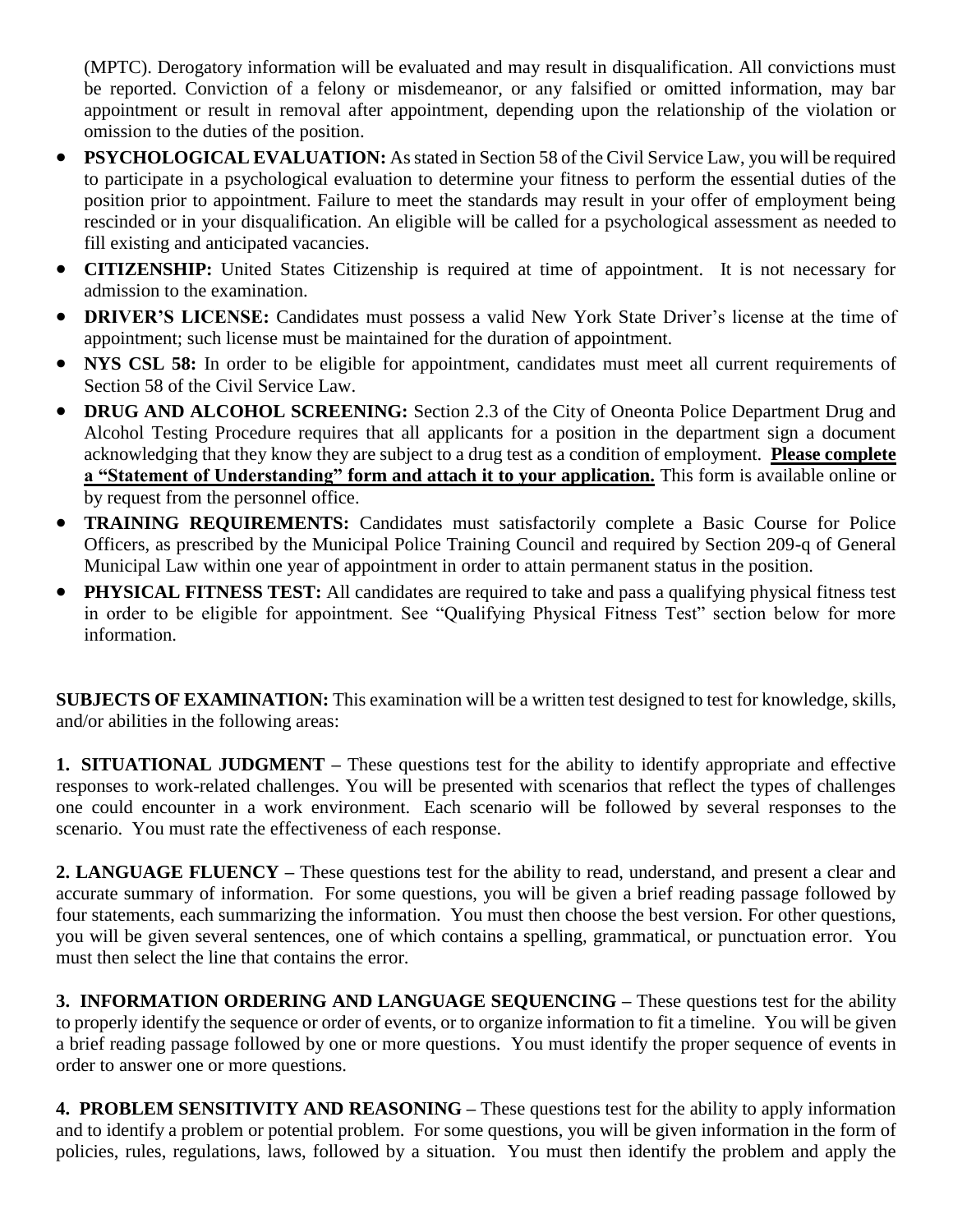information to select the best course of action to take. For other questions, you will be given a scenario and mock witness statements. You must use this information to answer one or more questions about the scenario.

**5. SELECTIVE ATTENTION:** These questions test for the ability to focus on completing a task and to pay attention to important details while performing repetitive and monotonous tasks. You will be presented with a series of letters, symbols, and/or numbers. You must select the choice that contains the series of letters, symbols, and/or number that matches exactly.

**6. VISUALIZATION –** These questions test for the ability to imagine how something will look when it is moved around or when its parts are changed, moved, or rearranged. You will be presented with an image of a face followed by four images of faces. Each face is disguised or altered in some way. Three of the images have a difference in facial structure or facial features. You must select the choice that contains the image with the identical facial structure and facial features.

**7. SPATIAL ORIENTATION –** These questions test for the ability to understand how to navigate within spaces or how to get from one point to another. You will be provided with a map followed by one or more questions. You must imagine yourself at a certain location and orient yourself to the direction you would move to get to another location in the shortest (least distance) route.

**TEST GUIDE:** A Guide for the Written Test for the Entry-Level Law Enforcement Officer Series is available at the New York State website: https://www.cs.ny.gov/testing/testguides.cfm. Candidates not having access to a computer or the internet may request copy of the test guide from the municipal civil service office conducting this examination using the contact information found elsewhere on this announcement.

**QUALIFYING PHYSICAL FITNESS TEST:** All candidates are required to take and pass a qualifying physical fitness test in order to be eligible for appointment. The three elements measured in the qualifying physical fitness test are muscular endurance, absolute strength and cardiovascular capacity. The following is a brief description of the physical fitness test:

**Muscular Endurance:** The requirement is for a number of bent-leg sit-ups to be performed in one minute.

**Push Up:** This test measures muscular endurance of the upper body (anterior deltoid, pectoralis major and triceps). The requirement is for a number of full body repetitions that a candidate must complete without breaks.

**Cardiovascular Activity:** 1.5 mile run; the requirement is for the attainment of a score calculated in minutes and seconds.

The Municipal Police Training Council adopted the physical fitness-screening test based on the model formulated by the Cooper Institute of Aerobics Research. The minimum passing scores, depending on age and sex, represent the fortieth  $(40<sup>th</sup>)$  percentile of physical fitness as established by the Cooper Institute. Failure on a part of qualifying test will remove your name from further consideration for appointment. No retests are permitted – candidates must pass all components of the physical fitness test on the first attempt.

| <b>MALE/AGE</b>   | <b>SIT-UP</b> | <b>PUSH-UP</b> | 1.5 MILE RUN |
|-------------------|---------------|----------------|--------------|
| 20-29             | 38            | 29             | 12:38        |
| 30-39             | 35            | 24             | 12:58        |
| 40-49             | 29            | 18             | 13:50        |
| 50-59             | 24            |                | 15:06        |
| $60+$             | 19            |                | 16:46        |
| <b>FEMALE/AGE</b> |               |                |              |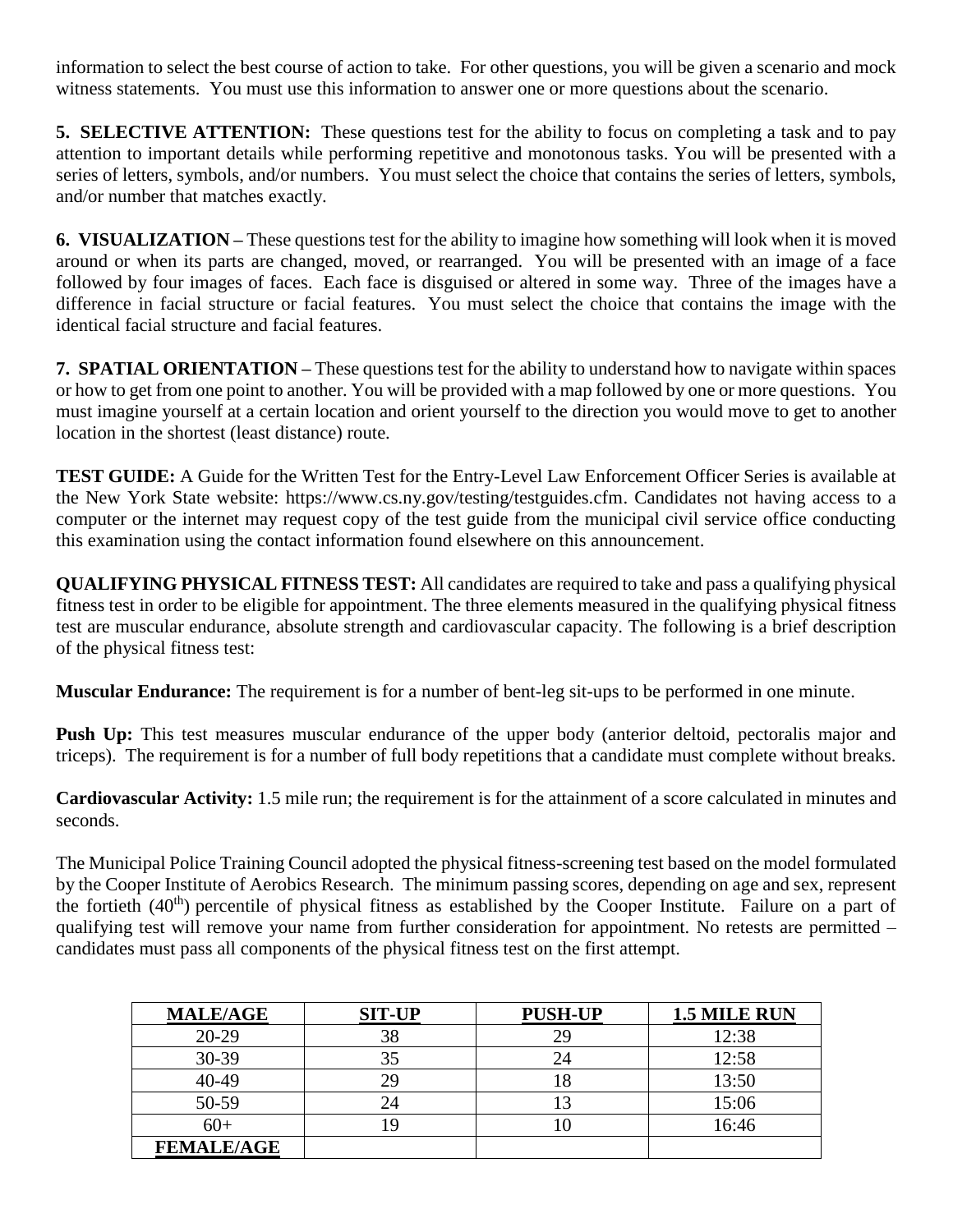| 20-29 | າາ |     | 14:50 |
|-------|----|-----|-------|
| 30-39 |    |     | 15:43 |
| 40-49 |    |     | 16:31 |
| 50-59 | 14 | N/A | 18:18 |
| $60+$ |    | N/A | 20:16 |

**RELIGIOUS AND MILITARY MEMBERS ACCOMMODATION:** Applicants whose religious beliefs or military service prevent their taking examinations on the scheduled date and candidates who are called to military service after filing an application should send requests for an alternate test date to the City of Oneonta Civil Service/ Personnel Office as soon as possible before the test date. If you apply for an examination during the filing period, but are on active military duty on the date the examination is scheduled, you may request a military make-up examination. Please contact the Personnel Department for more information. If you are on active duty or discharged after the filing period has begun, you may apply for the examination up to ten (10) days before the test date.

**PERSONS WITH DISABILITIES:** Disabled candidates who require special accommodations to take the test should indicate the need for special arrangements with their application. Please contact the Personnel Department for more information.

**SECTION 23.2 STATEMENT**: This examination will be prepared and rated in accordance with section 23-2 of the Civil Service Law. The provisions of the New York State Civil Service Laws, Rules and Regulations dealing with the preparation and rating of examinations will apply to this examination.

**VETERAN'S CREDIT:** Veterans or disabled veterans who are eligible for additional credit must submit an application for veteran's credit with their application for examination or at any time between the dates of their application for examination and the date of the establishment of the resulting eligible list. Applications for veteran's credit are available from this office. Veteran's credits can only be added to a passing score on the examination. Effective January 1, 1998, the State Constitution was amended to permit a candidate currently in the armed forces to apply for and be conditionally granted veteran's credit in examinations. Any candidate who applies for such credit must provide proof of military status to receive the conditional credit. No credit may be granted after the establishment of the list. It is the responsibility of the candidate to provide appropriate documentary proof indicating that the service was in time of war, as defined in Section 85 of Civil Service Law, and that the candidate received an honorable discharge or was released under honorable conditions in order to be certified at a score including veteran's credits. **Applications for Veteran's Credits are available online or by request from the Personnel / Civil Service Office.** 

**CROSS-FILING FOR CANDIDATES APPLYING TO TAKE MULTIPLE EXAMINATIONS SCHEDULED FOR THE SAME DAY:** If you have applied to take a written test announced by either one or several local jurisdictions (county, town, city) scheduled to be held on the same test date as this written test, you must notify each of the local jurisdictions no later than three (3) weeks before the test date, so they can make arrangements for taking all tests at one site. All examinations for positions in State government will be held at a State examination center. You can find the cross-filing form on our website and may either submit with your application or up to *three weeks* before the date of the examination.

**APPLICATION FEE:** An application fee is required for each separately numbered examination for which you apply. The required fee must accompany your application. Send personal check, certified bank check, or money order payable to the City of Oneonta. Write the examination number(s) and the applicant's name on the check, money order, etc. Cash will be NOT be accepted. Applicants who do not submit the required fee or whose personal checks are returned for insufficient funds will be considered disqualified from taking the exam. If your application is disapproved, the fee will not be refunded. You should carefully review the announced minimum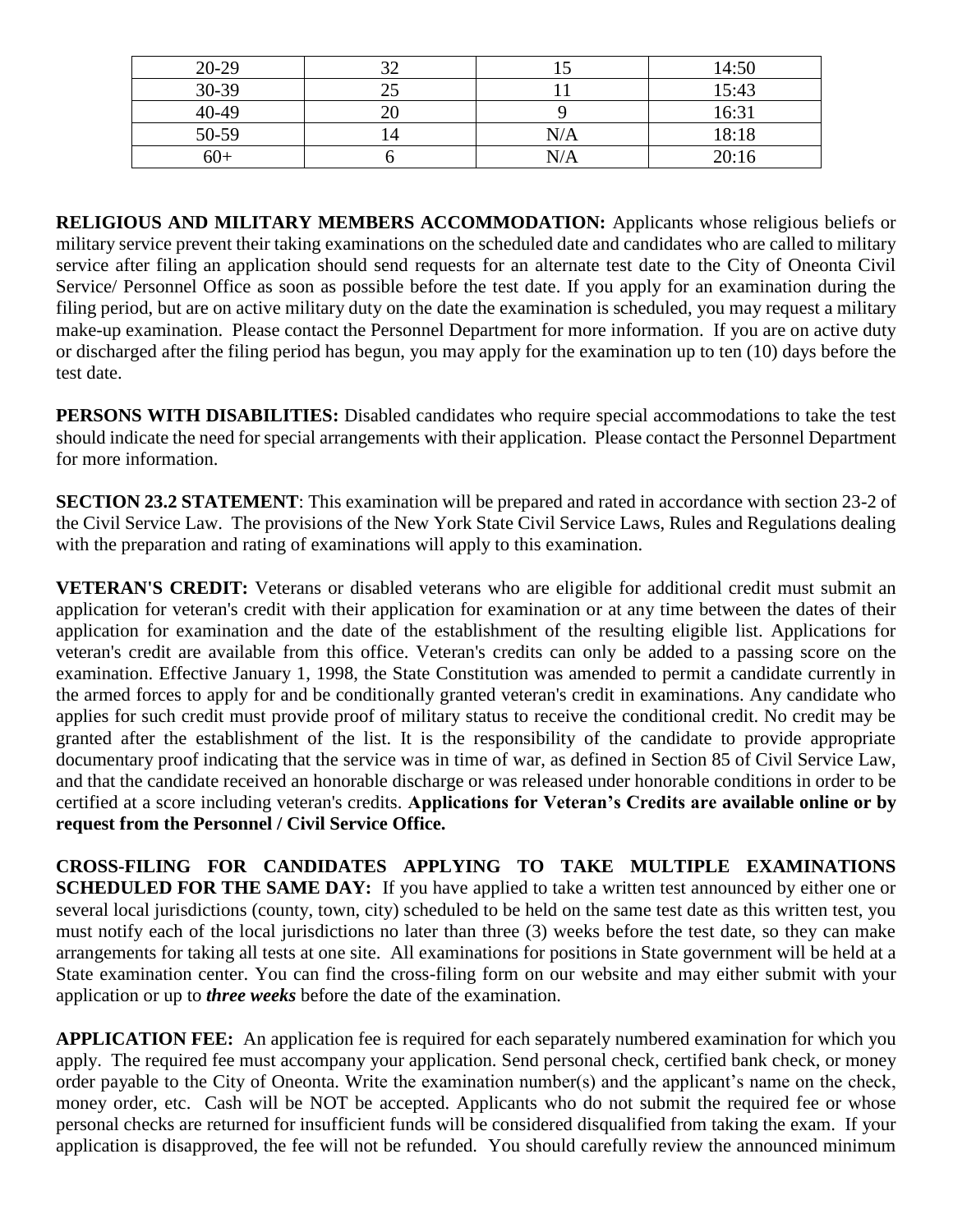qualifications and any residence requirements and apply only for those examinations for which you clearly qualify.

**APPLICATION FEE WAIVER:** A waiver of the application fee will be allowed if you are unemployed and primarily responsible for the support of a household. In addition, a waiver of the application fee will be allowed if you are determined eligible for Medicaid, or receiving Supplemental Security Income payments, or Public Assistance (Temporary Assistance for Needy Families/Family assistance or Safety Net Assistance) or are certified Job Training Partnership Act/Workforce Investment Act eligible through a State or local social service agency. All claims for application fee waiver are subject to verification. If you can verify eligibility for application fee waiver, complete a "Request for Application Fee Waiver and Certification" form and submit it with your application by the close of business on the application deadline as listed on the examination announcement. This form can be obtained online or by request from Personnel/Civil Service Office.

**ADMISSION NOTICES**: Candidates will receive admission letters indicating the date, time and location their exam is scheduled. If you have not received a notice to appear for the examination three (3) days before the test date, call (607) 432-0670 Civil Service/Personnel office. It is the responsibility of the candidate to notify the Civil Service/Personnel Office of any change in name or address. No attempt will be made to locate candidates who have moved.

**ADDITIONAL CREDIT FOR CHILDREN OF FIREFIGHTERS AND POLICE OFFICERS KILLED IN THE LINE OF DUTY:** In conformance with section 85-a of the Civil Service Law, children of firefighters and police officers killed in the line of duty shall be entitled to receive an additional ten points in a competitive examination for original appointment in the same municipality in which his or her parent has served. If you are qualified to participate in this examination and are a child of a firefighter or police officer killed in the line of duty in this municipality, please inform this office of this matter when you submit your application for examination. A candidate claiming such credit has a minimum of two months from the application deadline to provide the necessary documentation to verify additional credit eligibility. However, no credit may be added after the eligible list has been established.

#### **GENERAL INSTRUCTIONS AND INFORMATION**:

1. Falsification of any part of the "Application for Employment" will result in disqualification.

2. Applicants must answer every question on the application form and make sure that the application is complete in all respects. Incomplete applications will be disapproved.

3. Candidates who wish to take more than one examination must complete the "Application for Employment" for each examination. If you are cross-filing for another examination to be held on the same date, please indicate this on the application and specify the examination title and number, and the jurisdiction offering the other examination.

4. Appointments from an eligible list must be made from the top three candidates willing to accept appointment. The duration of an eligible list may be fixed for a minimum period of one (1) year and a maximum period of four (4) years.

5. It is the responsibility of the candidate to notify the City of Oneonta Personnel/Civil Service Department of any change in address. No attempt will be made to locate candidates who have moved.

#### **CITY OF ONEONTA ALTERNATE TEST DATE POLICY**

Candidates may be rescheduled for an alternate test date when they are unable to take a scheduled examination for one of the following reasons: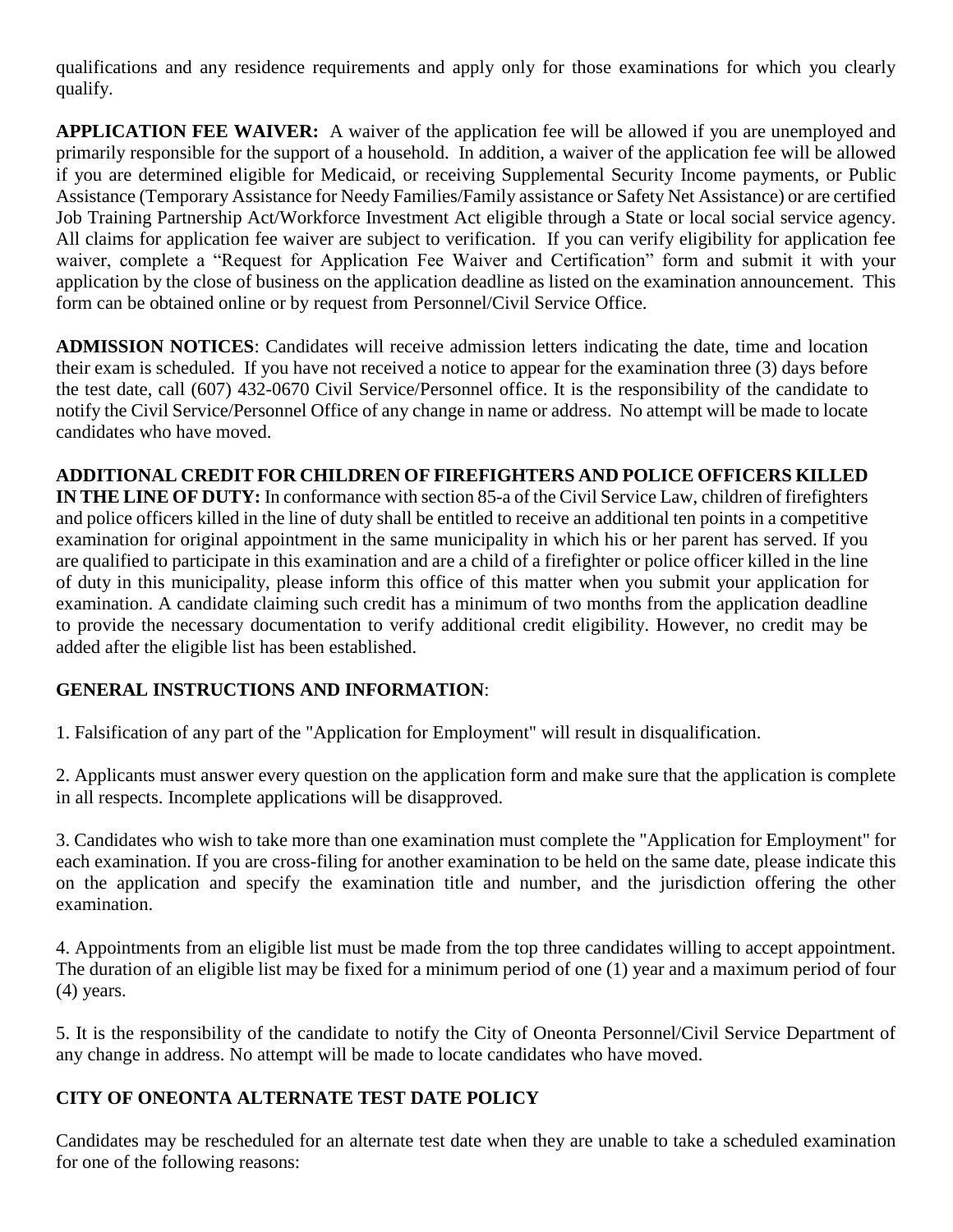- 1. A death in the immediate family or the household in which the candidate resides within the week immediately preceding the announced written test date. Immediate family shall include the spouse, domestic partner, children, siblings, parents and grandparents of the candidate or of his or her spouse.
- 2. Religious beliefs that preclude a candidate from taking an examination on the announced date.
- 3. Military duty.
- 4. A conflict with a previously scheduled commitment to participate as a member of a ceremonial party, such as a wedding, baptism, bar mitzvah or graduation, or as a member of the immediate family or household of the individual for whom the ceremony is being held.
- 5. A conflict with a professional or educational examination, including Federal or New York State Civil Service or educational examinations. Examples of professional examinations include the Certified Public Accountant or Professional Engineer examination. Examples of educational examination include the Scholastic Aptitude Test and Graduate Record Examination.
- 6. A conflict with a previously scheduled vacation, professional conference or retreat for which a significant non-refundable deposit was made prior to the date the examination announcement was issued.
- 7. A conflict with a court ordered appearance.
- 8. Hospital confinement, medical emergency or health problem of the candidate or member of the immediate family or household in which candidate resides, if documented by attending physician.
- 9. Emergency weather conditions, verified by the local public safety agency, that result in the closing of specified roads, highways or independent transportation services, which prevent a candidate from reaching the test center.
- 10. A conflict with a previously established work schedule that cannot be rearranged.
- 11. A vehicle breakdown or traffic accident that prevents the candidate from reaching the test center, if documented by a police official or vehicle towing or repair station.
- 12. When a candidate's family member or a member of the candidate's household has been approved to take the same examination on an alternate test date, thereby making it mandatory that all candidate from the family or household participate in the examination on the alternate date.
- 13. Any other reason, considered on a case-by-case basis, determined by the Commission to be sufficient justification for granting an alternate date.

Candidates must notify the Civil Service Office as soon as possible before the date of the examination. Candidates who are unable to take the examination due to a medical emergency, accident, or weather emergency, must notify the Civil Service Office no later than the Tuesday following the regular examination date. All requests for alternate test dates must be accompanied by the appropriate documentation verifying the situation. Candidates approved to take an examination on an alternate test date will be required to affirm that they have not discussed the examination content with any individual. Alleged violations of examination security will be investigated and, if verified, will result in disqualification. Candidates will normally be examined prior to the Saturday following the original exam date.